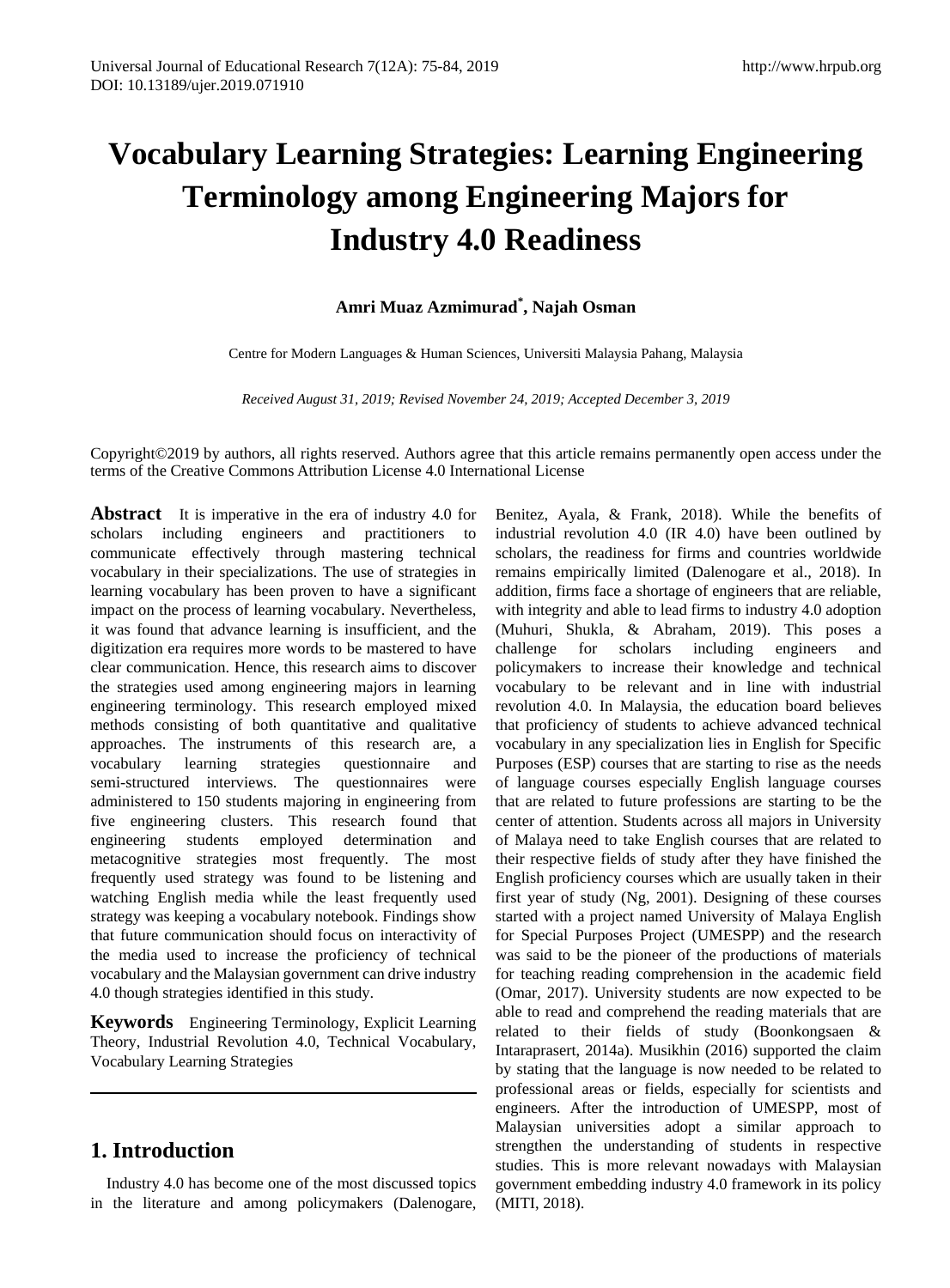Yet, most students experience the problem of using English in communication that is needed in both government and private sector (Omar, 2017) to capitalize on the knowledge of industry 4.0, especially engineering undergraduates (Panyawong-Ngam, Tangthong, & Anunvrapong, 2015; Young et al., 2018). One of the most fundamental employability skills in employment is communication which concerns both oral and written communication (Anastasiu et al., 2017). Zafarani and Kabgani (2014) claimed that students are prone to have difficulties in understanding the reading materials despite reading them word by word. This claim suggested that mastery of language is needed especially in the vocabulary area as vocabulary is related to reading comprehension. The relationship between vocabulary knowledge and reading comprehension has been proved by several types of research (Goodwin et al., 2018; Harmon & Wood, 2018; Newton, 2018; Sparapani, Carlisle, & Connor, 2018). Technical vocabulary is defined as vocabulary that has higher frequency words in specific fields such as engineering, science and medical (Harmon & Wood, 2018). These words have their own specific meanings that are designed specifically for certain fields (Hiebert, Scott, Castaneda, & Spichtig, 2019). Tsou and Chen (2014) stated that students tend to be frustrated and demotivated in reading authentic materials or texts that have words that they do not have the knowledge such as technical words.

Nation (2001) suggested the use of vocabulary learning strategies in learning vocabulary as they may help in facilitating the process of vocabulary acquisition. This is supported by Moody et al. (2018) which claimed that explicit instruction on learning strategies is necessary to engage with learning vocabulary. Boonkongsaen and Intaraprasert (2014a) stated that different students or learners may use different strategies in learning vocabulary. According to Schmitt (1997) , there are two broad types of vocabulary learning strategies which are discovery strategies and consolidation strategies. The taxonomy of language learning strategies which is developed based on Oxford (1990) has five classifications which are determination, social, memory, cognitive and metacognitive strategies.

## **2. Literature Review**

Arani (2006) did a study with the aim to investigate the learning strategies among students in the medical field of study in learning English medical terminologies. This study explored the learning of medical terminologies by 89 Iranian students majoring in medicine to second-year classes at Kashan University of Medical Sciences, Iran. This study employed Medical Terminology mid-term examination administered by an English teacher in the faculty of medicine as the instrument along with a vocabulary learning strategies questionnaire which was developed by Schmitt (1997). The result found that students in typical use repetition strategies including verbal and written repetitions which belong to the cognitive strategies and bilingual dictionary strategies which are one of the strategies under determination strategies most frequently compared to other strategies. In comparison to the vocabulary learning strategies used between students of the high and low level of medical terminology proficiency, high-level learners use vocabulary section in the textbook most frequently to acquire medical vocabulary while interacting with foreign medical staffs was the least preferred strategy. The low-level students, however, chose both written and verbal repetition strategies as the most frequently used strategies while interacting with foreign medical staffs was the least preferred strategies which is similar to the high-level students. The study also found that the students that are the most proficient in medical terminology based on the examination scores use more strategies in learning medical terminology compared to the less proficient students.

Lee (2007) conducted research to identify the perceived use of English vocabulary learning strategies of Korean university students. Four hundred and sixty-six students from two Korean universities in Seoul that were taking English courses participated in the research as samples. The majority of the participating students were found to be female students. In regard to their field of study, sixty percent of the students were majoring in English while the rest are students from other fields of studies such as engineering and business. The instruments that were employed in this research were Vocabulary Learning Strategy Survey and the Vocabulary Levels Test which were adapted from Schmitt (1997) which was used in measuring the students' vocabulary size. The findings of this research reported that the students employed cognitive and memory strategies more frequently than metacognitive and social strategies and social strategies were found to be the least preferred strategies in learning English vocabulary. In comparison to the vocabulary learning strategies used between male and female students, it was found that there was no significant difference in the strategies used and they employed the same strategies almost in the similar frequency. The most frequently used vocabulary learning strategy reported to be using a bilingual dictionary while the least frequently used strategies were found to be practicing word using flashcards strategy. Lee (2007) also stated that the students in the high vocabulary size group use memory strategies significantly more often than the students in the low vocabulary size group.

A study investigating on vocabulary learning strategies (VLS) used among foreign language learners was done by Cengizhan (2011). The research employed a questionnaire which was designed based on data obtained from the literature review. The questionnaire was divided into three parts. Part A collects on the students' demographic information, Part B concerns vocabulary learning strategies used among the students which involve 41 statements and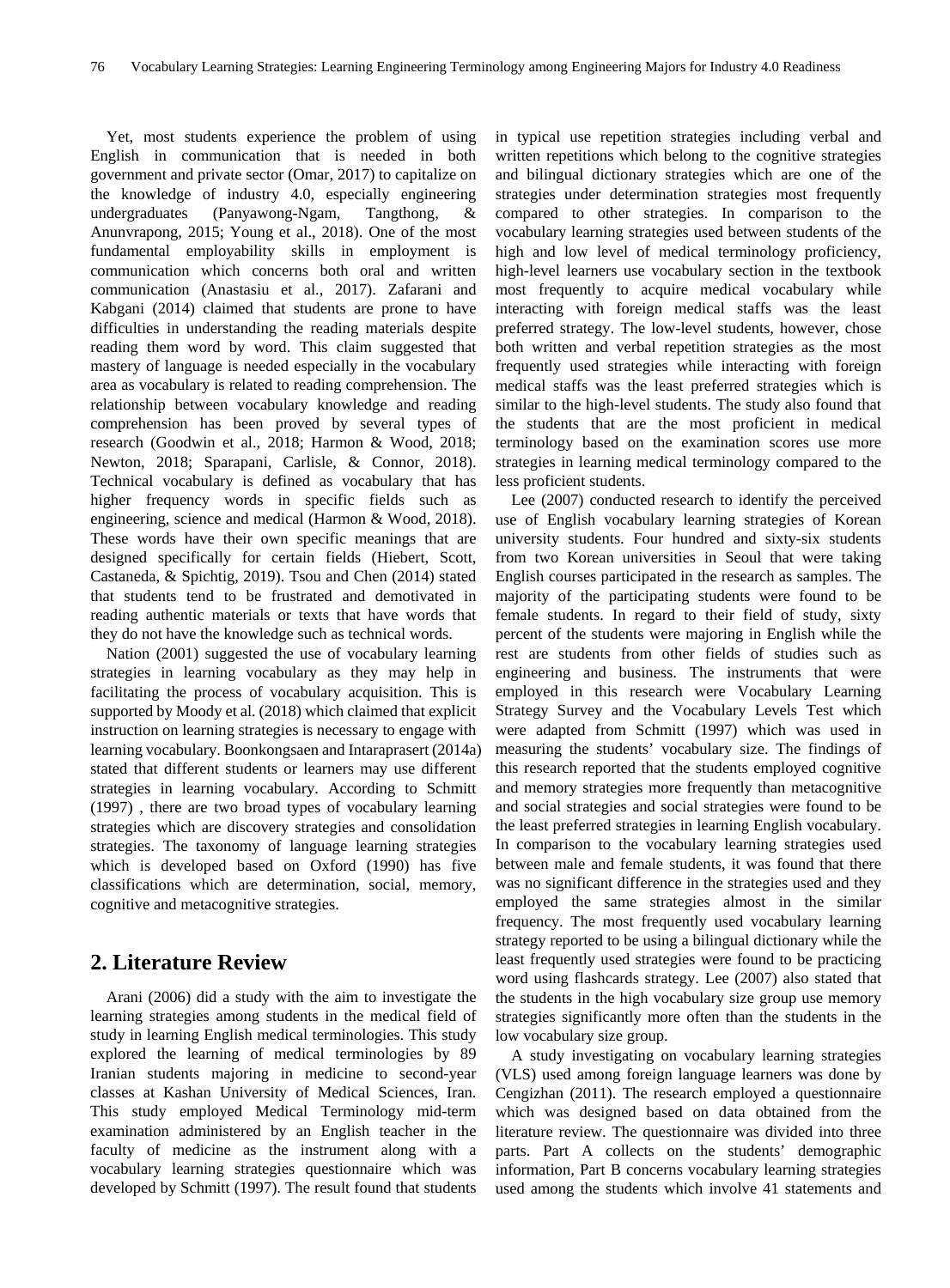Part C asks the students on other vocabulary learning strategies that they use other than the ones that are included in Part B. The questionnaire was later distributed to the students on the tenth and eleventh class at Erdine Anatolian Teach Training High School. The result of this study revealed that metacognitive strategies were the most frequently used strategies among the students while cognitive strategies were found to be the least frequently used strategies. The results also showed that the most frequently used strategies among male students were metacognitive strategies while female students employed determination strategies most frequently in learning vocabulary. In comparison to the difference in the most frequently used strategies between students from tenth and eleventh class, there was no difference found as students from both classes preferred to use metacognitive strategies most frequently in learning vocabulary. Cengizhan (2011) concluded that metacognitive was the most frequently used strategies which include listening to songs, watching movies and testing oneself with word test while cognitive strategies which include using flashcards, keeping vocabulary notebook and preparing word lists were the least frequently used strategies among foreign language learners.

Yunus, Sulaiman, and Embi (2013) conducted a study on the use of vocabulary learning strategies among Malaysia gifted students in learning English vocabulary. This research was conducted in favor of only few studies that have been conducted on investigating on gifted students as language learners as they have unique and different ways of thinking and learning. This research involved 104 gifted students that were currently enrolled in a special program called PERMATApintar Education Program. The instruments employed in this study were the Strategy Inventory Language Learning (SILL) questionnaire by Oxford (1990). The findings of the study reported that the students use indirect strategies more than direct strategies based on Oxford (1990)'s classification of strategies. Memory, cognitive and compensation strategies belong to direct strategies whereas metacognitive, affective and social strategies are in indirect strategies category. The most frequently used language learning strategies were metacognitive strategies while affective strategies that deal with feelings and emotions were found to be the least frequently strategies in learning the English language among the gifted students. The results also showed that female students are higher strategy users compared to male students. The male students used social strategies the most often while female students used metacognitive strategies the most frequently. This study concluded that Malaysian gifted students overall are high language learning strategies users.

Boonkongsaen and Intaraprasert (2014b) did a study to examine the vocabulary learning strategies employed by Thai-tertiary level students. This study compared the vocabulary learning strategies to the genders of the students and their levels of vocabulary proficiency. This research employed two instruments which are vocabulary learning strategies questionnaire and vocabulary proficiency test. Both the questionnaire and the test were administered to 905 university students from 11 institutions in Northeast of Thailand. The students were later divided into three groups according to their vocabulary proficiency test scores by using the 'Third Technique' that groups the students into top scoring, middle scoring and bottom scoring groups. Boonkongsaen and Intaraprasert (2014b) reported that female students have a higher mean score in using vocabulary learning strategies compared to male students which indicate that female students used vocabulary learning strategies more frequently than male students. This research also revealed that the female students used 12 vocabulary learning strategies more frequently than male students and only one vocabulary learning strategy that was found to be used more frequently by male students compared to female students. In respect to their vocabulary proficiency test results, this research found that students with high vocabulary proficiency used vocabulary learning strategies more often in comparison to students with moderate and low proficiency levels based on the mean scores. However, there was no significant difference found in the use of vocabulary learning strategies between students in moderate and low proficiency groups. This research concluded that the use of vocabulary learning strategies is significantly higher among female students compared to male students and high proficiency students use vocabulary learning strategies more often than students with moderate and low vocabulary proficiency level.

Ahmad, Yunusb, and Hasana (2016) conducted a study investigating on English language learning strategies employed by Malay part-time learners in learning the English language as a second language of Universiti Teknologi Mara (UiTM) with the goal of improving the learners' English proficiency level. The instruments which are two questionnaires and a semi-structured interview were administered to 120 Malay part-time learners from four UiTM branches. The first questionnaire was SILL adapted from Oxford (1990) whereas the second questionnaire collected data on the learners' background information. The result of this study reported that the respondents are medium strategy users or only sometimes use strategies. Metacognitive strategies were found to be the most frequently used strategies among part-time learners while the students least preferred to use memory strategies in learning the English language. This study concluded that learners are aware of the strategies that can be used in learning the English language. However, awareness is not enough if the strategies are not ensured to be mobilized by the learners.

Leilei (2016) did an empirical study on vocabulary learning strategies possessed by non-English major sophomores in learning English language in Chinese context. This study employed a questionnaire and an interview as the instruments in which the questionnaire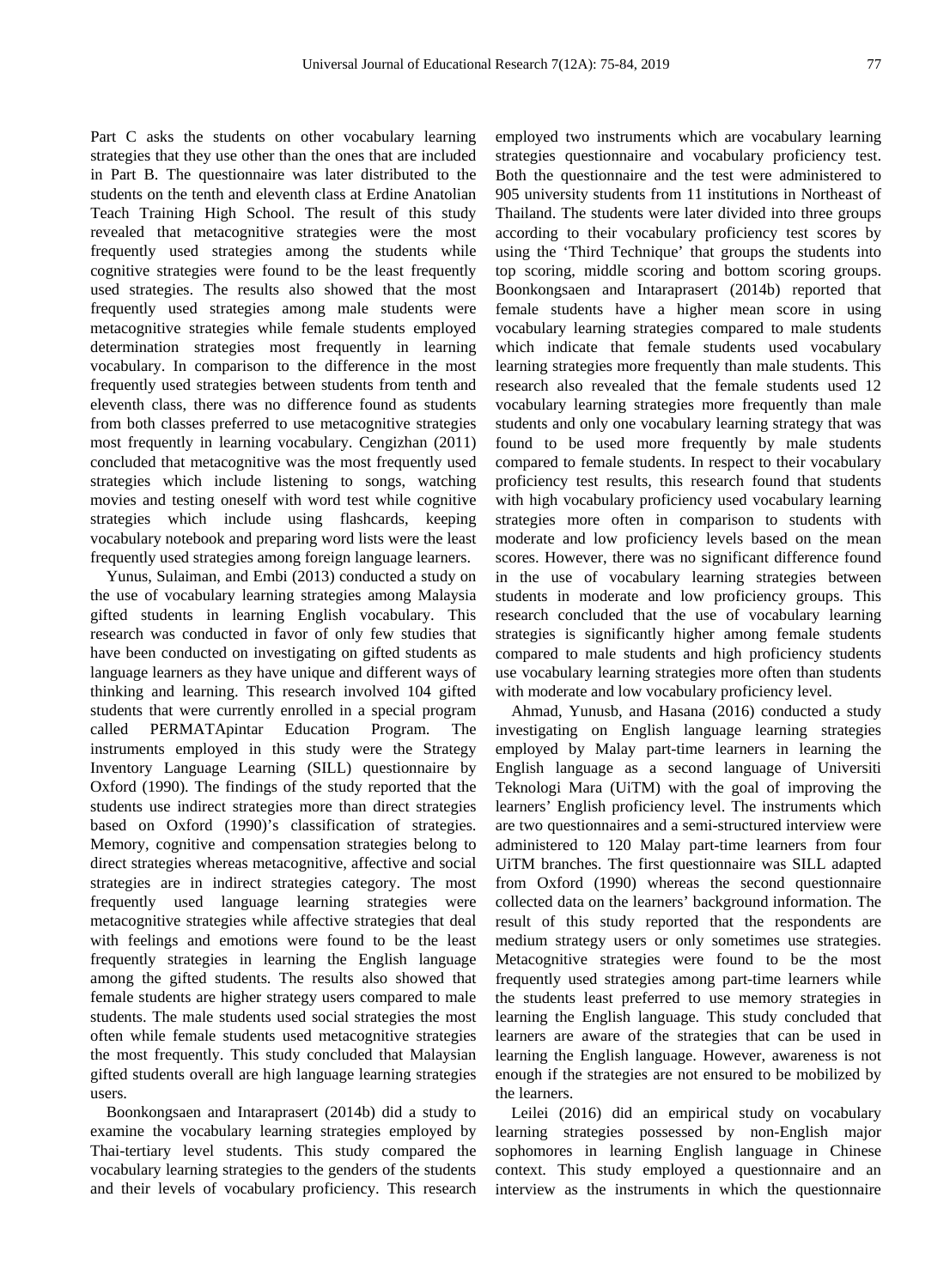collected quantitative data while the interview obtained qualitative data. The questionnaire was distributed to 100 students majoring in Chinese language and Biology and 20 students out of 100 were selected as participants in the interview. The results of this study reported that selective attention from metacognitive strategies was found to be the most popular and most frequently used strategies. This finding suggested that the students are all positive in identifying important to-be-learned words, thus arousing their consciousness to learn these words. Concerning the most popular belief that words should be learned through the application, the students reported to dislike the use of application strategies. This study found out that most of the students enjoy learning English, although only some of the students like learning English vocabulary. Leilei (2016) stated that one student claimed that even though she spent one and half hours per day to learn English vocabulary, she could not remember all the newly learned words indicating that different strategies work differently on different individuals.

Vela and Rushidi (2016) investigated the way of keeping vocabulary notebooks is one of the strategies under metacognitive strategies on students' vocabulary acquisition. This research was conducted on previous researches that claimed keeping a vocabulary notebook is an effective tool in facilitating vocabulary learning. This research used 90 intermediate students that were taking English classes from the South East European University Language Centre. The students were divided into three groups; one experimental group and two control groups. The experimental group was asked to keep a vocabulary notebook over a ten-week period of learning the same course material and syllabus. The instruments employed in this study include a pre-test, a post-test and a questionnaire. The pre-test and post-test were used to measure the vocabulary proficiency before and after the treatment period while the questionnaire was used to investigate the students' attitude of keeping vocabulary notebook in learning vocabulary. The findings showed that the treatment group outperformed both control groups. Vela and Rushidi (2016) implied that a vocabulary notebook did have a positive effect on vocabulary acquisition. The students who were having vocabulary notebooks with them during the period of ten weeks in learning gave positive feedbacks of the treatment. They claimed that they enjoyed creating vocabulary notebooks and learning words through repetition as it helped them learn better. However, only a minority of the students stated that they would continue to keep the notebooks in the future indicating that this is not the most preferred strategies among the students. Vela and Rushidi (2016) added that this may be due to the notebooks themselves not being enough to promote learners' autonomy.

Puagsang (2017) conducted research with the aim to investigate the vocabulary learning strategies employed among vocational students in learning English vocabulary. This research employed two main instruments which are vocabulary learning strategies questionnaire and semi-structured interview. There are 39 questions in the

questionnaire which were classified based on Schmitt (1997)'s taxonomy. The taxonomy has five categories which are determination strategies, social strategies, memory strategies, cognitive strategies, and metacognitive strategies. The questionnaire was administered to 242 first-year high vocational certificate students that were selected from five vocational colleges in Krabi Province, Thailand. The students were categorized based on fields of study which include engineering, accounting, and hotel and tourism. This research reported that social strategies have the highest mean score in comparison to other strategies in terms of frequency of use among the students. Puagsang (2017) also stated that the mean scores of each strategy indicate that the students sometimes used vocabulary learning strategies in learning English vocabulary. The research further explained in detail on the strategies that are frequently used among vocational students. It was found that there were nine strategies that are most frequently used among the students with analyzing any available pictures or gestures having the highest mean score. The least frequently used strategy was reported to be listening to a tape of word list strategy with the lowest mean score among other strategies. The findings of this research also showed that students in hotel and tourism field employed vocabulary learning strategies more frequently than accounting and engineering students in memory strategies.

Ghazali and Ali (2017) investigated the impact of using vocabulary games which belong to metacognitive strategies on learning technical words among engineering students. A vocabulary game called VocBlast was designed to help in vocabulary learning among engineering students as the words are taken from engineering books. The game which can be downloaded from Apple AppStore consisting of ten vocabulary games that can help learners to learn new technical words. This research employed a Likert-type questionnaire to gauge the students' perception of using VocBlast. This research selected 68 students majoring in engineering courses from Universiti Malaysia Pahang (UMP) using purposive sampling technique. The findings of this research showed that there was no significant difference between male and female students' views on the impact of using VocBlast. Ghazali and Ali (2017) stated that this situation that happened may be due to the fact that adoption of mobile technologies as suggested by Adegbija and Bola (2015) did not have any impact on both genders. This research concluded that more time is needed for the students to play with VocBlast to measure a more significant impact on vocabulary learning on longer exposure to learning aids.

The theory that becomes the backbone of this study is Explicit Learning Theory which was proposed by (Ellis, 1994, 1997). This theory falls under Incidental Vocabulary Acquisition which also includes Implicit Vocabulary Learning. This theory proposes that learning vocabulary needs both explicit and implicit acquisition. However, only explicit learning concerns learning the semantic properties of the words and mapping word form to meaning in which the learning process involves awareness. Inferring or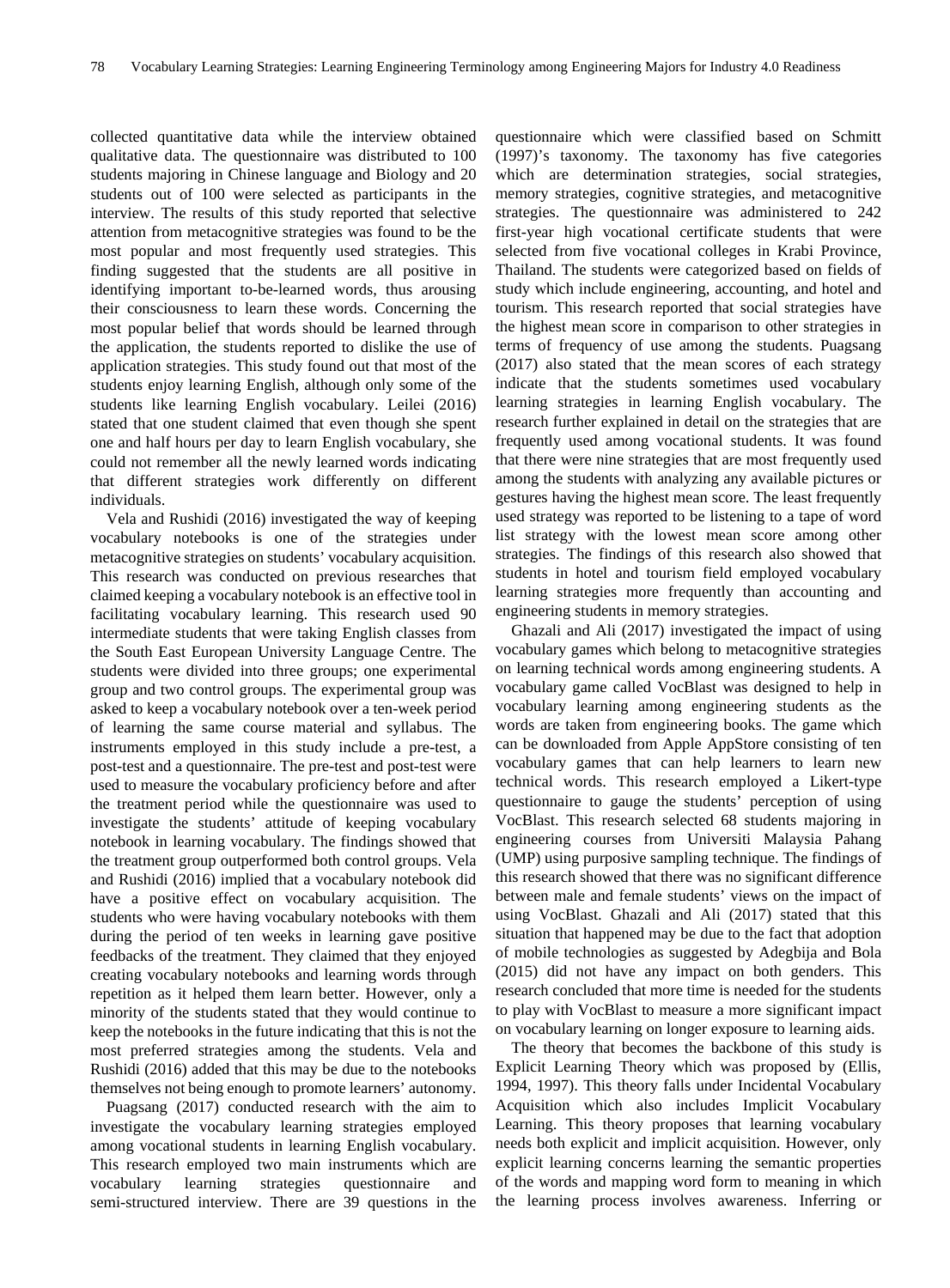discovering new or unknown word meanings from context involves conscious cognitive operation including selective attention, hypothesis formation, and strategy application. Thus, it can be inferred that vocabulary learning strategies are employed in the process of learning a word and its meaning.

Basically, it means that some learners prefer to use memorization and some use repetition of reading and listening to increase their proficiency. There are already scholars covering this understanding in the literature in terms of skills. However, a literature review on the area of investigation particularly in industry 4.0 and multidisciplinary study are limited. This is due to the theory employed by scholars such as Explicit Learning theory is used in education and psychology fields. Nevertheless, there is an opportunity for the scholars to expand the theory further in the latest trend in IR 4.0.

This research was conducted to answer these research questions:

- 1. What are the most and the least frequently used strategies among engineering undergraduates in learning engineering terminology?
- 2. Is there any significant difference in strategies used among engineering undergraduates in learning engineering terminology according to the field of study?
- 3. Is there any significant difference in strategies used among engineering undergraduates in learning engineering terminology according to years of study?
- 4. Is there any significant difference in strategies used among engineering undergraduates in learning engineering terminology according to English language proficiency?

# **3. Methodology/Materials**

This research employed a mixed method design in which quantitative and qualitative approaches were used in collecting data. Kumar (2019) stated that the main core of mixed method design is the use of multiple methods that belong to both quantitative and qualitative paradigms. This design was adopted from studies by Fan (2015); Puagsang (2017); Wanpen, Sonkoontod, and Nonkukhetkhong (2013) which employed both quantitative and qualitative paradigms in answering their research questions.

## **3.1. Participants**

150 students majoring in engineering from five different clusters participated in this study and 12 students volunteered to be participating in the interview sessions. The five clusters involved in this study represent the main engineering clusters available in Malaysia. The population of this study is university students while the sample frame is engineering students in the third and fourth year of study.

## **3.2. Vocabulary Learning Strategies Questionnaire (VLSQ)**

A vocabulary learning strategies questionnaire was employed in investigating the use of vocabulary learning strategies in learning technical vocabulary. Questionnaires are suitable for a study that has a substantial number of participants and they usually take minimal time from the participants. The questionnaire was adapted from Puagsang (2017) which consists of 39 5-point Likert-scale questions. The questions were divided into five categories based on Schmitt taxonomy which includes determination, social, memory, cognitive and metacognitive. This study reliability test of Cronbach alpha has a high value of 0.917. This pilot test was conducted before real data collection took place through e-survey.

#### **3.3. Semi-Structured Interview**

The interview was held after the collection of quantitative data using the questionnaire was completed. The interview was a one-to-one interview which helps in eliminating responses based on other students' views on vocabulary learning strategies. The interview questions were adapted from Fan (2015). The interview questions later went through Interview Protocol Refinement (IPR) as proposed by Castillo-Montoya (2016) to strengthen the reliability of the questions. The process of refining the questions includes suitability and language check which aims to eliminate vague content and words that might affect the outcomes of the interview.

## **3.4. Data Analysis**

The data were analyzed using descriptive statistics, analysis of variance (ANOVA) and independent sample t-test. The mean scores were ranked according to the ranking of frequency by Puagsang (2017). The interpretation of the mean score was applied also from research by Puagsang (2017) in analyzing the vocabulary learning strategies questionnaire. The mean score of vocabulary learning strategies was interpreted as follows: Always used (4.21 to 5.00), Frequently used (3.41 to 4.20), Sometimes used (2.61 to 3.40), Seldom used (1.81 to 2.60), Never used (1.00 to 1.80)

## **4. Results and Findings**

### **4.1. Results**

This section presents the data analysis of the data collected which includes descriptive statistics, ANOVA test, and independent sample t-test. Table 1 shows the descriptive statistics of vocabulary learning strategies used among engineering undergraduates.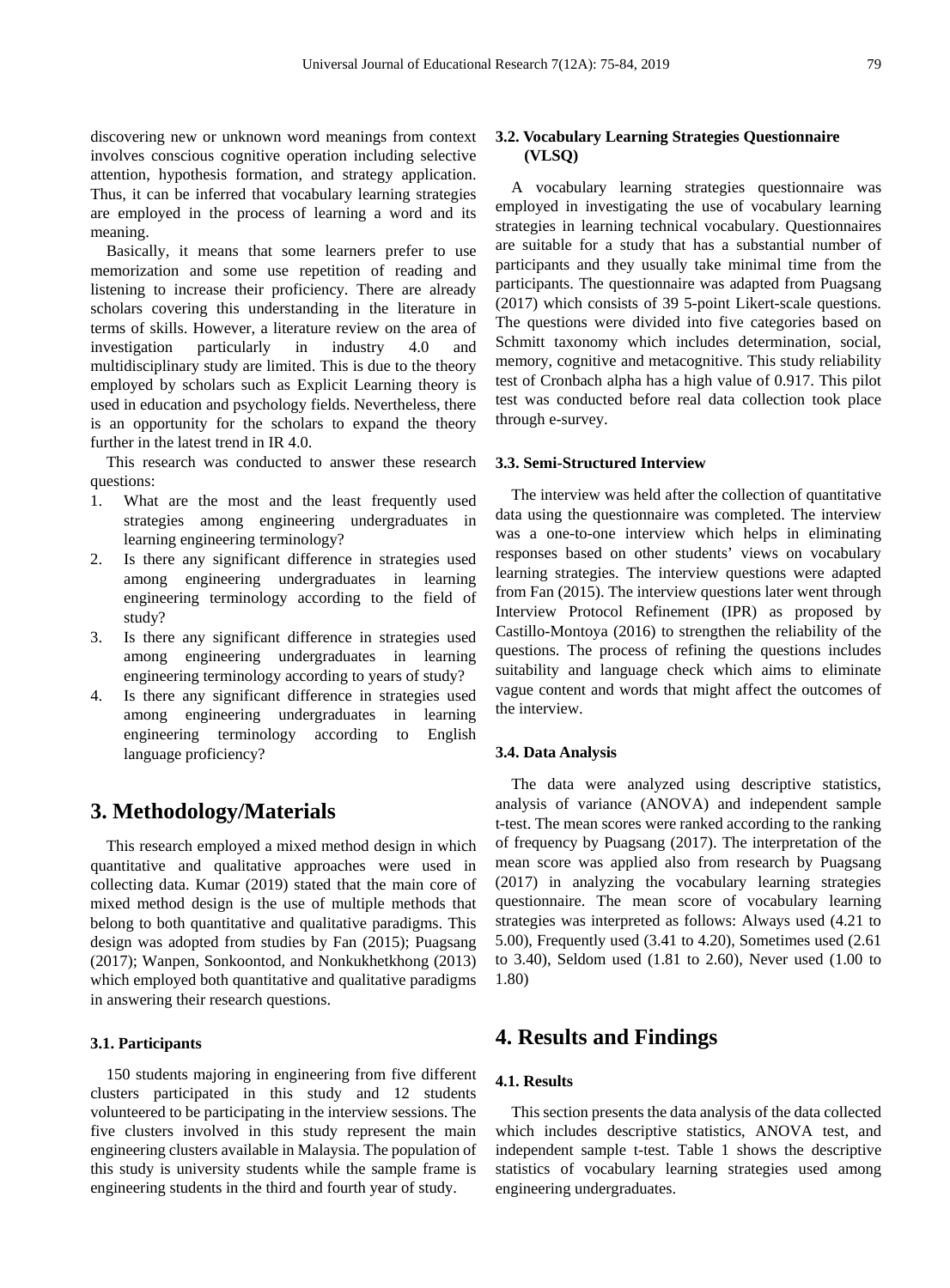| <b>Vocabulary Learning</b><br><b>Strategies</b> | Mean | Std.<br><b>Deviation</b> | <b>Frequency</b><br>Level |
|-------------------------------------------------|------|--------------------------|---------------------------|
| Determination                                   | 3.49 | 0.510                    | Frequently                |
| Social                                          | 3.23 | 0.641                    | Sometimes                 |
| Memory                                          | 3.25 | 0.577                    | Sometimes                 |
| Cognitive                                       | 3.09 | 0.643                    | Sometimes                 |
| Metacognitive                                   | 3.68 | 0.587                    | Frequently                |

**Table 1.** Descriptive statistics of vocabulary learning strategies used among engineering undergraduates

Table 1 shows the mean scores of vocabulary learning strategies used among engineering undergraduates based on Schmitt's taxonomy. It was found that the strategies that were most frequently used among engineering students are determination and metacognitive strategies with a mean score of 3.49 and 3.68 respectively with metacognitive being the most frequently used vocabulary learning strategies. Social strategies with 3.23, memory strategies with 3.25 and cognitive strategies with 3.09 belong to the sometimes-used strategies category. Table 2 shows the descriptive statistics of the ten most frequently used strategies in learning technical vocabulary

**Table 2.** Descriptive statistics of the ten most frequently used strategies in learning technical vocabulary

| <b>Strategies</b>                                    | Category   | Mean<br>Score |
|------------------------------------------------------|------------|---------------|
| Listen to and watch English media                    | MET        | 4.29          |
| Analyze any available pictures or gestures           | DET        | 3.95          |
| Guess word meaning from textual context              | DET        | 3.95          |
| Read English media (cartoon books,<br>magazines)     | MET        | 3.94          |
| Try to speak or describe in English                  | MET        | 3.85          |
| Ask classmates for meaning                           | <b>SOC</b> | 3.84          |
| Translate word from English to the first<br>language | <b>MET</b> | 3.77          |
| Translate word from the first language to<br>English | MET        | 3.75          |
| Play online games                                    | <b>MET</b> | 3.74          |
| Learn word through verbal repetition                 | COG        | 3.71          |

As shown in Table 2, listening and watching English media such as movies and songs strategy was found to be the most frequently used and most preferred strategy among engineering undergraduates. It is aligned with the overall strategy used among engineering undergraduates which are strategies from Metacognitive category. Metacognitive strategies were found to be the dominating strategies in the ten most frequently used strategies. Table 3 shows the ten least frequently used vocabulary learning strategies among engineering undergraduates.

According to Table 3, the least frequently used strategy is found to be keeping a vocabulary notebook everywhere you go under Cognitive category with 2.41. Similarly, another least frequently used strategy was found to be another strategy under Cognitive category which was listening to a tape of word list with a mean score of 2.45. Table 4 shows the mean score for vocabulary learning strategies used

among engineering undergraduates according to their field of study.

| Table 3. Descriptive statistics of the ten least frequently used strategies in |  |  |
|--------------------------------------------------------------------------------|--|--|
| learning technical vocabulary                                                  |  |  |

| <b>Strategies</b>                                                            | Category   | Mean<br>Score |
|------------------------------------------------------------------------------|------------|---------------|
| Review words by reading the vocabulary<br>sections in textbooks              | COG        | 3.07          |
| Ask teachers to describe similar meaning or<br>provide a synonym of the word | SOC        | 3.05          |
| Make a group of words by topic                                               | <b>MEM</b> | 3.01          |
| Play vocabulary games                                                        | MET        | 2.97          |
| Ask teachers for a sentence including the<br>word                            | SOC        | 2.95          |
| Ask teachers for a first language translation                                | SOC        | 2.86          |
| Spell words aloud when studying                                              | MEM        | 2.85          |
| Use flashcards                                                               | DET        | 2.69          |
| Listen to a tape of word list                                                | COG        | 2.45          |
| Keep a vocabulary notebook everywhere<br>you go                              | COG        | 2.41          |

**Table 4.** Mean score for vocabulary learning strategies used among engineering undergraduates according to their field of study

| <b>Field of Study</b>                           | N  | Mean | Std.<br><b>Deviation</b> | <b>Frequency</b> |
|-------------------------------------------------|----|------|--------------------------|------------------|
| Chemical Engineering<br>and Natural Resources   | 30 | 3.35 | 0.276                    | Sometimes        |
| Civil Engineering and<br><b>Earth Resources</b> | 34 | 3.30 | 0.440                    | Sometimes        |
| Electrical and<br>Electronics<br>Engineering    | 26 | 3.30 | 0.406                    | Sometimes        |
| Manufacturing<br>Engineering                    | 27 | 3.49 | 0.481                    | Frequently       |
| Mechanical<br>Engineering                       | 33 | 3.38 | 0.556                    | Sometimes        |

Manufacturing Engineering students were found to be using vocabulary learning strategies frequently compared to students from other four faculties with a mean score of 3.49. Students majoring in Chemical Engineering and Natural Resources were found to be in the sometimes-used vocabulary learning strategies with a mean score of 3.35. Similarly, students from Civil Engineering and Earth Resources, Electric and Electronic and Mechanical Engineering Faculties also belonged to the sometimes-used vocabulary learning strategies with a mean score of 3.30, 3.30 and 3.38 respectively. Table 5 shows the result of ANOVA which was done to determine the significant difference in vocabulary learning strategies used among engineering undergraduates according to the field of study.

**Table 5.** ANOVA test result

|                                 | Sum of<br><b>Squares</b> | df        | Mean<br><b>Square</b> | F     | Sig.  |
|---------------------------------|--------------------------|-----------|-----------------------|-------|-------|
| <b>Between</b><br><b>Groups</b> | 0.688                    | $\Lambda$ | 0.172                 | 0.871 | .483* |
| Within<br><b>Groups</b>         | 28.626                   | 145       | 0.197                 |       |       |
| <b>Total</b>                    | 29.313                   | 149       |                       |       |       |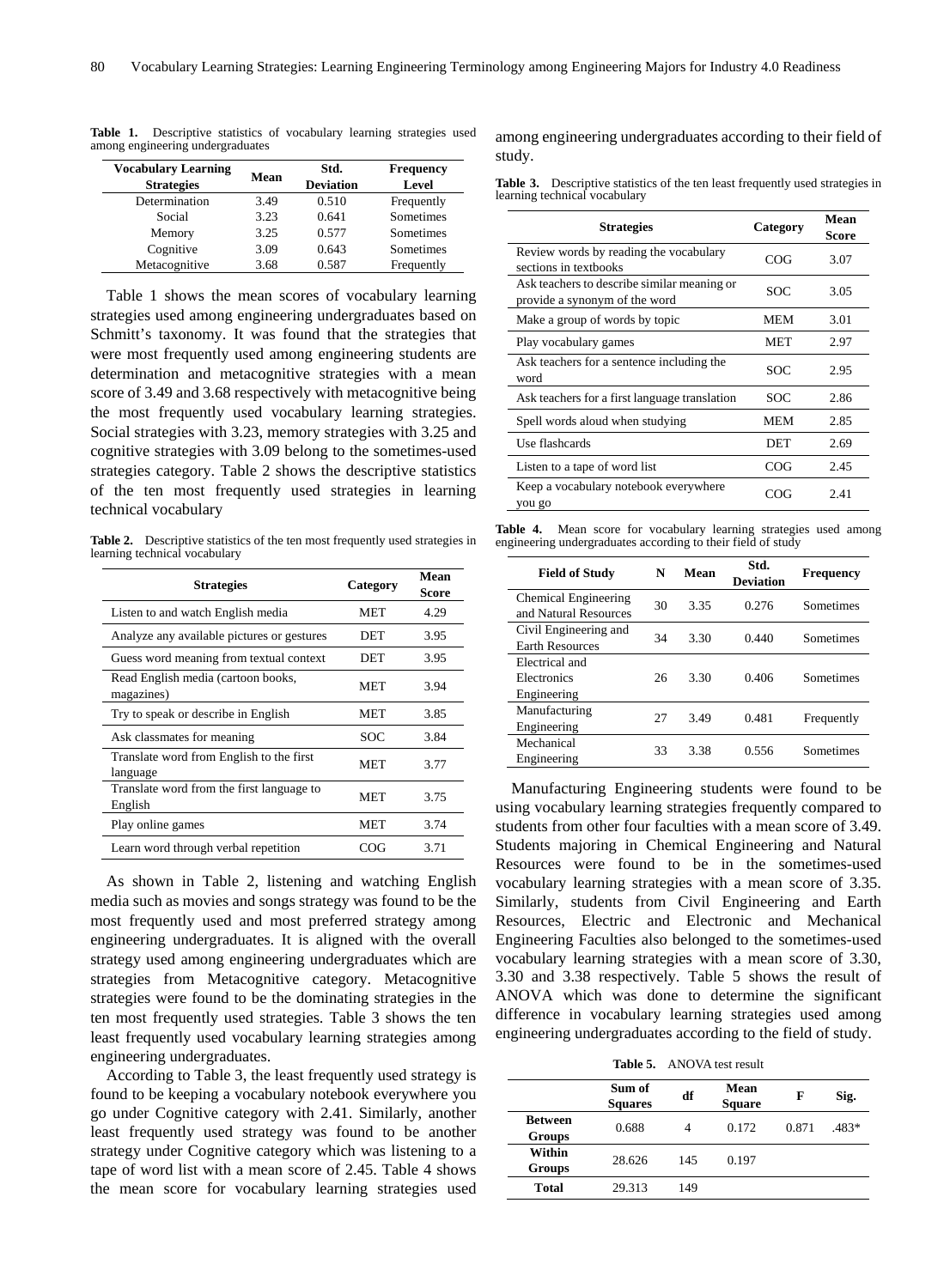It was found that  $p$  ( $p > .05$ ) indicates that there was no significant difference in vocabulary learning strategies used among engineering undergraduates in learning technical vocabulary according to the field of study  $F(4, 145) = 0.87, p$  $= 0.48$ . Table 6 shows the mean scores of vocabulary learning strategies used in learning technical vocabulary among engineering undergraduates according to years of study.

**Table 6.** Mean score for vocabulary learning strategies used among engineering undergraduates according to their year of study

| Year of<br><b>Study</b> |     | Mean | Std.<br><b>Deviation</b> | Frequency  |
|-------------------------|-----|------|--------------------------|------------|
|                         | 105 | 3.31 | 0.397                    | Sometimes  |
|                         | 45  | 3.48 | 0.524                    | Frequently |

According to Table 6, it was found that fourth-year students used vocabulary learning strategies more frequently with a mean score of 3.48 than third-year students with a mean score of 3.31. Table 7 shows the result of Independent Sample T-test which was used to determine the significant difference in vocabulary learning strategies used among engineering undergraduates according to years of study.

**Table 7.** Independent Sample T-test result

| <b>Vocabulary Learning</b> | df       |     | $Sig. (2-tailed)$ |
|----------------------------|----------|-----|-------------------|
| <b>Strategies</b>          | $-2.104$ | 148 | $.037*$           |

As shown in Table 7, it was found that  $p (p = 0.04)$  is lower than 0.05. Thus, it can be implied that there is a significant difference in vocabulary learning strategies among engineering undergraduates with a different year of study; t  $(148) = -2.10, p = 0.04$ . Table 8 shows the mean scores of vocabulary learning strategies used among engineering undergraduates according to English proficiency level. English language proficiency in this study was measured using the Malaysian University English Test (MUET) which is the standard test to measure English proficiency level in Malaysia.

**Table 8.** Mean scores of vocabulary learning strategies used among engineering undergraduates according to English proficiency level

| <b>MUET</b>   | N  | Mean | <b>Std. Deviation</b> | <b>Frequency</b> |
|---------------|----|------|-----------------------|------------------|
| <b>Band 2</b> | 37 | 3.41 | 0.487                 | Frequently       |
| <b>Band 3</b> | 69 | 3.33 | 0.412                 | Sometimes        |
| <b>Band 4</b> | 38 | 3.39 | 0.469                 | Sometimes        |
| <b>Band 5</b> | h  | 3 94 | 0.403                 | Sometimes        |

It was found that students with Band 2 used vocabulary learning strategies more frequently than students with Band 3, Band 4 and Band 5 which were found to be the moderate user of vocabulary learning strategies. Table 9 shows the result of ANOVA which was used to determine the significant difference in vocabulary learning strategies among engineering undergraduates with different English proficiency levels.

**Table 9.** ANOVA test result

|                                 | Sum of<br><b>Squares</b> | df  | Mean<br><b>Square</b> | F     | Sig.    |
|---------------------------------|--------------------------|-----|-----------------------|-------|---------|
| <b>Between</b><br><b>Groups</b> | .0281                    | 3   | 0.094                 | 0.471 | $.703*$ |
| Within<br><b>Groups</b>         | 29.032                   | 146 | 0.199                 |       |         |
| Total                           | 29.313                   | 149 |                       |       |         |

As shown in Table 9, it was found that  $p (p = 0.70)$  is more than 0.05. Thus, it can be implied that there is no significant difference in vocabulary learning strategies used among engineering undergraduates with different English proficiency levels: F  $(3, 146) = 0.47$ ,  $p = 0.70$ .

#### **4.2. Findings**

The engineering students use metacognitive strategies most frequently which corresponds to the result of research by metacognitive strategies to be the most preferred vocabulary learning strategies among engineering undergraduates. The finding is consistent with results from researches by Ahmad et al. (2016); Cengizhan (2011); Leilei (2016); Yunus et al. (2013). However, this study is different from the other studies as this study investigates the strategies used in learning technical vocabulary while the other studies mentioned investigate the use of strategies in learning general and academic vocabulary. Thus, it shows that the use of metacognitive strategies is consistent with learning all types of vocabulary namely general, academic and technical vocabulary. In moving forward to IR 4.0, educators need to be aware of the strategies outlined under metacognitive strategies as these strategies can be helpful in assisting students to learn technical vocabulary. According to Puagsang (2017)'s results, the engineering students preferred to use social strategies more frequently followed by determination strategies which are different from current research's result in which metacognitive dominates the use of vocabulary learning strategies and is followed by determination strategies. This situation is similar to research by Arani (2006) in which the students prefer to use written and verbal repetitions and bilingual dictionary strategies which belong to cognitive strategies more often than metacognitive. Similarly, Lee (2007) reported that the participating students in the research employed cognitive and memory strategies more frequently than metacognitive and social strategies. The results from these abovementioned studies imply that there are possibilities of students preferring to use other types of strategies instead of metacognitive strategies which were found to be the most popular and frequently used strategies. Educators need to pay attention to other strategies besides metacognitive strategies as these strategies might not be helpful towards certain students. Combining learning strategies and integrating them in the lesson is essential as it can create more possibilities in learning and might be time and cost saving. In support of the revolution, simplifying yet creating more chances and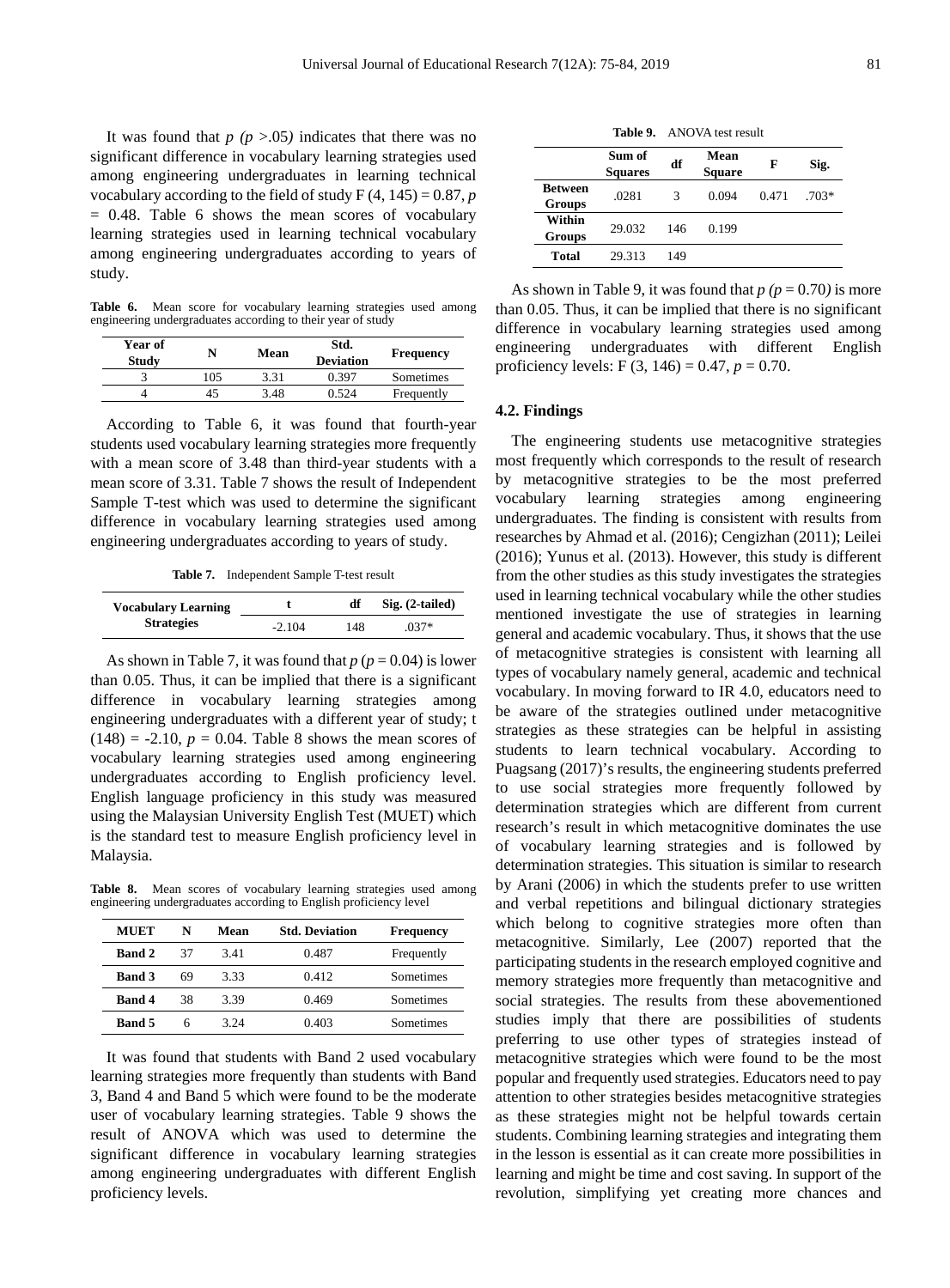possibilities in learning is encouraged to make sure that the learning process is beneficial and fruitful.

Listening and watching English media namely movies and songs was proven to be the most frequently used strategies which may be due to the convenience of the strategy. This finding is consistent with Cengizhan (2011)'s discovery in which the most frequently used strategies were listening to songs and watching movies. It means that the materials for learning technical vocabulary can be easily obtained. For example, students can watch movies or videos that contain technical vocabulary via Youtube, a website that contains almost every video uploaded to the internet. This result shows that students are moving forward and utilizing technology at full capacity. With the help of the internet, students can choose and select the content that they want to learn as easy as clicking a button. Technical vocabulary learning might be complex, and students might be having a hard time comprehending the materials during the learning process. However, the learning process can be simplified by using media which are mostly created to assist students in learning. Simplified and easy to understand materials and techniques might be the reason that students are opting for media and the use of technology in learning these terminologies. Students can also watch documentary shows that are usually high in technical vocabulary. For example, Mythbusters shows from Discovery Channel talk about physics and engineering topics in every episode. Using media especially digital media in learning helps the students to engage with the content directly besides the more interesting and interactive content . Besides, digital media such as videos, songs, and podcasts are easily accessible in comparison to physical media such as books, reports, and dictionaries which might be a hassle to some learners. In comparison to Puagsang (2017)'s study, watching and listening to English media was not the frequently used strategies but it belongs to the sometimes-used strategies.

Cognitive strategies were found to be the least frequently used strategies among engineering undergraduates which were similar to research by Cengizhan (2011). Keeping a vocabulary notebook everywhere you go was found to be the least frequently used strategy among other strategies. This is consistent with the findings of research by Vela and Rushidi (2016) that stated only the minority of the students want to continue using and keeping the vocabulary notebooks. This may be due to the inconvenience caused by this strategy. Inconvenience in this context refers to the need to bring the vocabulary notebooks wherever one goes. Furthermore, it is no longer relevant to the current era in which one can easily jot down the newly learned vocabulary in a mobile phone instead of pulling out a pen and a book to do the process. In addition, this strategy might not be relevant for IR 4.0 as it serves as a reminder to the learner and for documentation rather than for technical vocabulary improvements. Another strategy that was found to be the least preferred strategy is listening to a tape of the word list. This may be due to the fact that tapes that contain word lists are not easily obtained and it is also troublesome because the students need to listen to them instead of reading them. Tapes of word lists are now replaced by songs that are friendlier towards the learners. Similar to children songs which are helpful for children in learning vocabulary, word lists that are turned into songs are more preferable than the traditional word list tapes. This is similar to Puagsang (2017)'s result in which both keeping a vocabulary notebook and listening to a tape of word list were found to be the least frequently used strategies. Arani (2006) and Lee (2007), however, found that social strategies were the least frequently used strategies among participating students which is not consistent with the current research.

As for the difference of strategies used in learning engineering terminology according to the field of study, students majoring in manufacturing engineering were found to be using strategies more frequently in comparison to other engineering majors. It was also reported that there was no significant difference found in the strategies used among these engineering majors in learning engineering terminology. It implied that all these engineering majors used strategies moderately. This finding is supported by the result of the interview conducted in this research. According to the interview, most students claimed that they did not use strategies frequently in learning this terminology while some of them have their own preferences in the strategies they use in learning. Some students also said that they prefer only to use one strategy that suits their learning styles. As for the year of study, it was found that fourth-year students used strategies more frequently in comparison to the third-year students. This may be due to the awareness level of the learning strategies that can be used in learning engineering terminology and the exposure of engineering terminology as the level of study increases. Students with lower English proficiency level which is Band 2 used strategies more frequently in comparison to students with higher English proficiency level. This may be because their English proficiency level is low, so they have to employ strategies more frequently in learning this terminology. Exposure may be one of the factors of the reason students with higher English proficiency level used strategies moderately. Students with higher English proficiency level may be exposed to higher level English texts, thus they are more familiar with the terminology in comparison to students with lower English proficiency level. Therefore, exposure to higher level English texts which contain an abundance of jargons and terminologies is crucial in preparing students especially those who are majoring in technical courses in preparation towards the IR 4.0.

# **5. Conclusions**

This research found that engineering majors preferred to use determination strategies (analyzing pictures or gestures) and metacognitive strategies (listening and watching English media) more frequently in comparison to memory, cognitive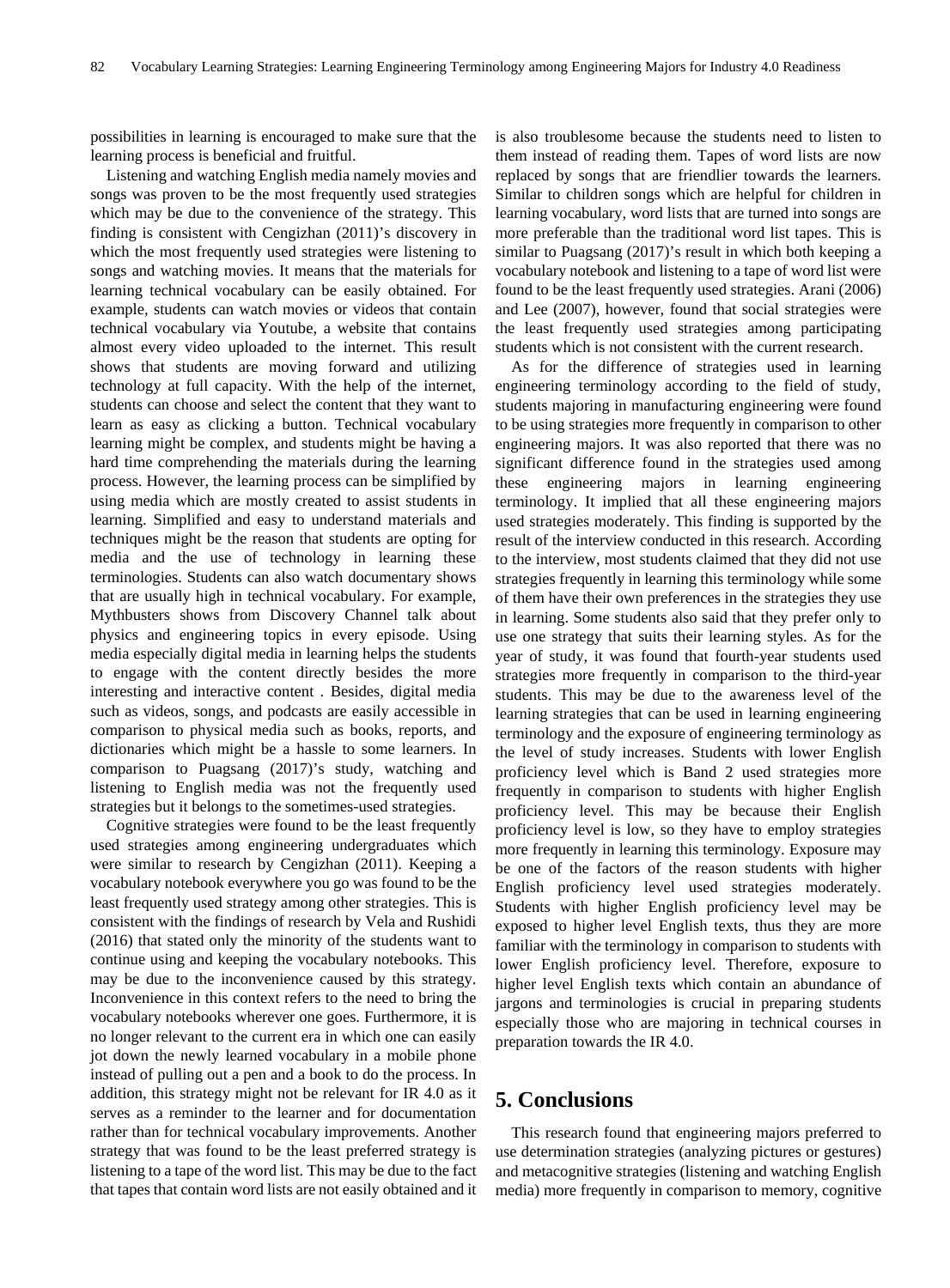and social strategies. It was also found that listening and watching English media was the most popular and most frequently employed strategy among these engineering majors. Keeping vocabulary notebook everywhere you go was found to be the least frequently used strategy among engineering undergraduates. It signifies that this strategy might cause trouble or hassle to some students despite having been proven to be one of the most effective strategies in improving vocabulary knowledge. Further research is recommended to be conducted in exploring the effectiveness of this strategy and the reason students do not use it frequently.

Current research proposes that further research be done in investigating the vocabulary learning strategies used among engineering students with different fields of study such as marine engineering, biomedical engineering, and aerospace engineering. It would be interesting to find out if there are significant differences in using vocabulary learning strategies among other engineering fields. This study shows that information technology is capable of mediating student's technical vocabulary mastery to achieve performance. Furthermore, the type of media has the potential to be a connector or influencer in technical vocabulary mastery. It would be beneficial if further research can reveal the vocabulary learning strategies employed by students majoring in other technical courses such as medical, law and accounting. Furthermore, further research can select a specific strategy from the taxonomy and investigate the effect of the strategy on students' vocabulary acquisition.

## **REFERENCES**

- [1] Adegbija, M. V., & Bola, O. O. (2015). Perception of undergraduates on the adoption of mobile technologies for learning in selected universities in Kwara state, Nigeria. *Procedia-Social and Behavioral Sciences, 176*, 352-356.
- [2] Ahmad, H., Yunusb, M. M., & Hasana, N. H. (2016). *English Vocabulary Size and Vocabulary Learning Strategies of UiTM Pre-Diploma Students.* Paper presented at the International Conference on Language, Education, Humanities, and Innovation.
- [3] Anastasiu, L., Anastasiu, A., Dumitran, M., Crizboi, C., Holmaghi, A., & Roman, M. (2017). How to Align the University Curricula with the Market Demands by Developing Employability Skills in the Civil Engineering Sector. *Education Sciences, 7*(3), 74.
- [4] Arani, J. A. (2006). Learning strategies of English medical terminologies in the students of medicine. In.
- [5] Boonkongsaen, N., & Intaraprasert, C. (2014a). English Vocabulary Learning Strategies Employed by Thai Tertiary-Levels Students with Different Genders and Levels of Vocabulary Proficiency.
- [6] Boonkongsaen, N., & Intaraprasert, C. (2014b). Use of English Vocabulary Learning Strategies by Thai Tertiary-Level Students in Relation to Fields of Study and

Language-Learning Experiences. *English Language Teaching, 7*(5), 59-70.

- [7] Castillo-Montoya, M. (2016). Preparing for interview research: The interview protocol refinement framework. *The Qualitative Report, 21*(5), 811-831.
- [8] Cengizhan, L. (2011). Vocabulary learning strategies: A case of Edirne Anatolian high school. *Procedia-Social and Behavioral Sciences, 15*, 1870-1874.
- [9] Dalenogare, L. S., Benitez, G. B., Ayala, N. F., & Frank, A. G. (2018). The expected contribution of Industry 4.0 technologies for industrial performance. *International Journal of Production Economics, 204*, 383-394.
- [10] Ellis, N. C. (1994). Vocabulary acquisition: The implicit ins and outs of explicit cognitive mediation. In: Academic Press.
- [11] Ellis, N. C. (1997). Vocabulary acquisition: Word structure, collocation, grammar, and meaning. In: Cambridge University Press.
- [12] Fan, N. (2015). A study of vocabulary knowledge and vocabulary learning strategies of Chinese EFL learners.
- [13] Ghazali, M. A. I. M., & Ali, Z. (2017). The Impact of Using VocBlast to Learn Technical Vocabulary at Tertiary Level. *International Journal of Novel Research in Education and Learning, 4 (3), 22, 25*.
- [14] Goodwin, A., Petscher, Y., Reynolds, D., Lantos, T., Gould, S., & Tock, J. (2018). When complexity is your friend: Modeling the complex problem space of vocabulary. *Education Sciences, 8*(4), 169.
- [15] Harmon, J., & Wood, K. (2018). The Vocabulary-Comprehension Relationship across the Disciplines: Implications for Instruction. *Education Sciences, 8*(3), 101.
- [16] Hiebert, E., Scott, J., Castaneda, R., & Spichtig, A. (2019). An analysis of the features of words that influence vocabulary difficulty. *Education Sciences, 9*(1), 8.
- [17] Kumar, R. (2019). *Research methodology: A step-by-step guide for beginners*: Sage Publications Limited.
- [18] Lee, S. (2007). Vocabulary Learning Strategies of Korean University Students. *ENGLISH TEACHING (*영어교육*), 62*(1), 149-169.
- [19] Leilei, L. (2016). A Study of English Vocabulary Learning Strategies of Non-English Major College Students. *Studies in Literature and Language, 13*(5), 50-56.
- [20] MITI. (2018). *Industry 4WRD: NATIONAL POLICY ON INDUSTRY 4.0.*: MINISTRY OF INTERNATIONAL TRADE AND INDUSTRY.
- [21] Moody, S., Hu, X., Kuo, L.-J., Jouhar, M., Xu, Z., & Lee, S. (2018). Vocabulary Instruction: A Critical Analysis of Theories, Research, and Practice. *Education Sciences, 8*(4), 180.
- [22] Muhuri, P. K., Shukla, A. K., & Abraham, A. (2019). Industry 4.0: A bibliometric analysis and detailed overview. *Engineering Applications of Artificial Intelligence, 78*, 218-235.
- [23] Musikhin, I. (2016). ENGLISH FOR SPECIFIC PURPOSES: TEACHING ENGLISH FOR SCIENCE AND